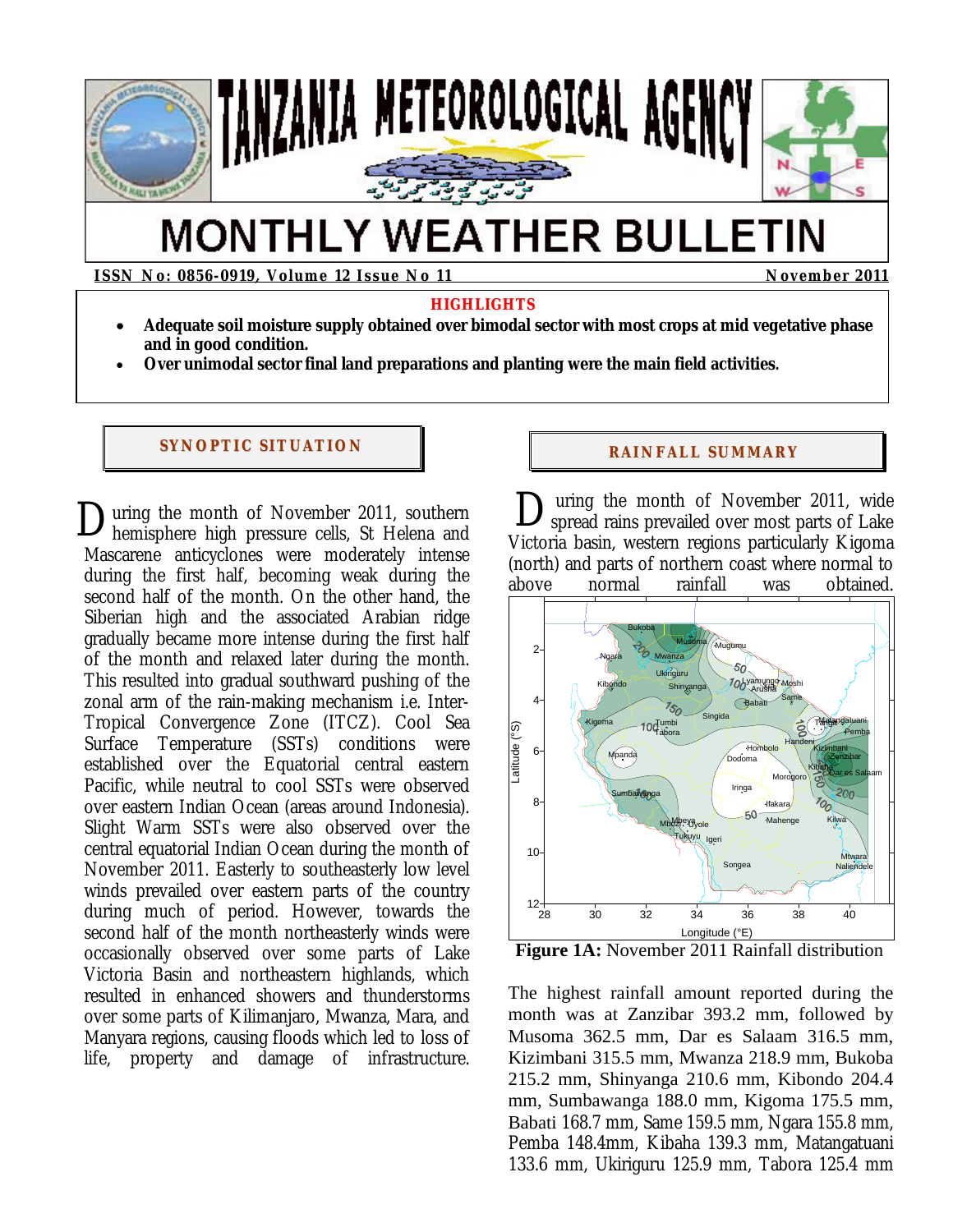#### **Volume 12 Issue No. 11 November 2011**

and Singida 116.5 mm. The rest of the stations from our sample stations reported rainfall less than 100 mm with a few stations reporting less than 50 mm as sown in Figure 1 below.

### **MEAN AIR TEMPERATURE**

ean maximum temperatures ranged between **V** ean maximum temperatures ranged between<br>20.9°C and 32.4°C as indicated in Figure 2A. The highest absolute maximum temperature of 33.3 °C was reported at Morogoro during the first dekad of the month. The lowest mean maximum temperature was about 19.6°C over Igeri in the southwestern highlands.



**Figure 2A**: November 2011 Mean maximum temperature  $(^{\circ}C)$ 

#### **MI NI MUM TEMPERATURE**

 uring the month under review the country experienced cool temperatures, where the lowest recorded temperatures were experienced over southwestern highlands of the country, notably Igeri, as indicated in Figure 2B. Mean minimum air temperatures ranged from 11.1 ºC to 25.3 ºC, while the absolute mean minimum temperature value was 10.4 °C at Igeri in the first dekad of the month.  $\mathbf{D}_{\epsilon}$ 



**Figure 2B:** November 2011 Mean minimum temperature  $(^{\circ}C)$ 

#### **MEAN SUNSHINE HOURS**

**S** Impositions across the country during<br>as mean bright sunshine hours ranging from November 2011 are indicated by the isolines as mean bright sunshine hours ranging from



**Figure 3:** November 2011 Mean Sunshine hours (hrs/day)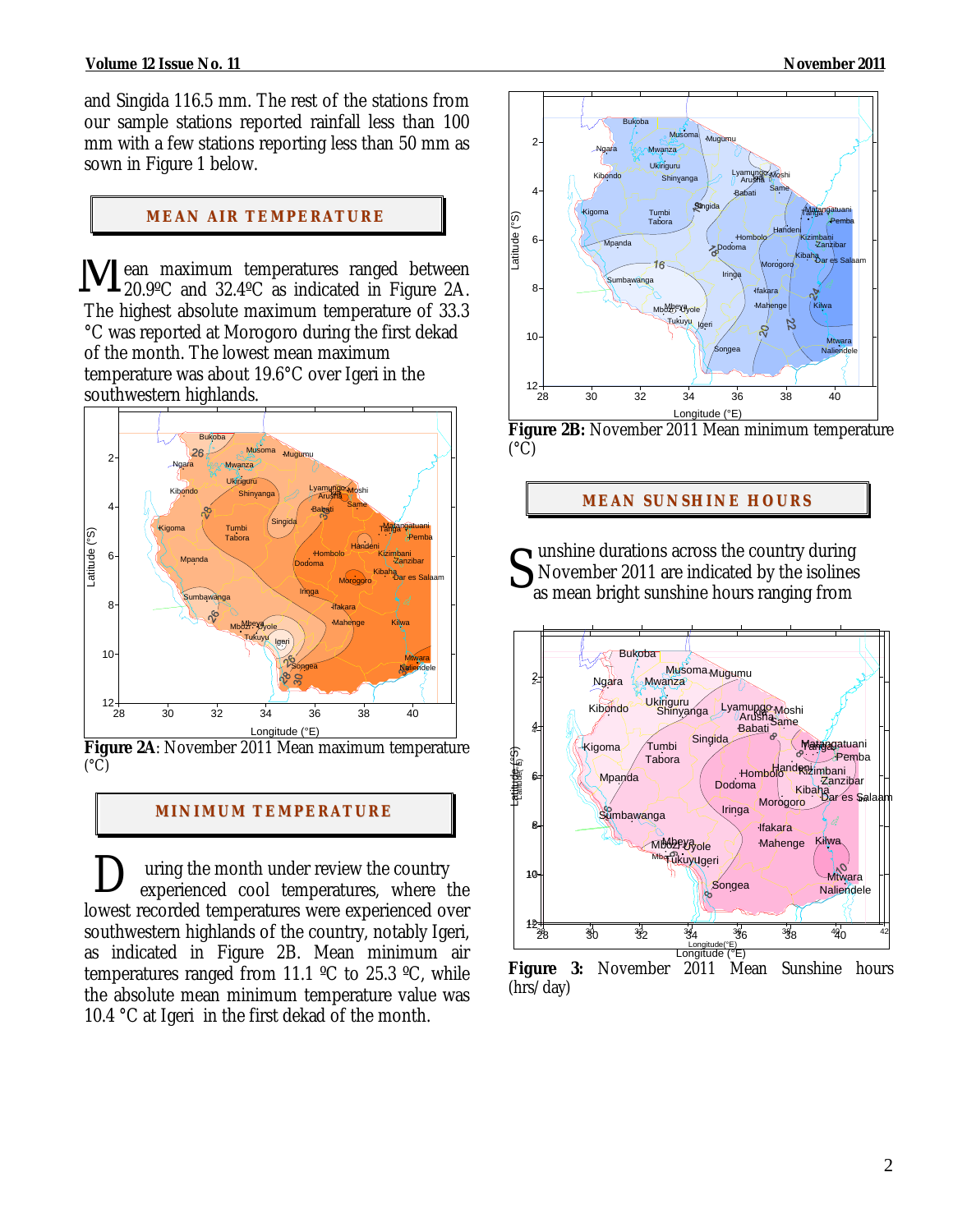about 4 hrs/day over Bukoba which was the lowest while Mtwara and Lindi reported 10 hrs/day as shown in Figure 3 above.

# **MEAN WI ND SPEED**

I ean wind speeds across the country ranged between 1 to 12 km/hr during the month of November 2011 as indicated in Figure 4. More windy conditions were recorded over central areas; Dodoma and Hombolo. The lowest wind speed was experienced over Kibaha in the eastern part of the country.  $\overline{\text{M}}$ 



**Figure 4:** November 2011 Mean Wind speed (km/hr)

٦

# **AGROMETEOROLOGICAL SUMMARY**

 dequate soil moisture supply was experienced over most parts of the country mainly over bimodal sector (Lake Victoria basin, western parts and northern coast) signifying the peak of short rains season with most crops at mid vegetative phase and in good state. In the unimodal sector, land preparations and planting were the major field activities during the month. The earliest planted beans crop entered flowering stage as observed over Lake Victoria basin specially Kagera region. However, several areas in Kilimanjaro, Arusha, Manyara and Tanga regions did not have adequate supply of soil moisture which adversely affected crop growth over those areas. Field activities mainly land preparations and planting were carried out over the A

unimodal sector (south, southwestern highlands, southeastern coast, western and central) during the period.

Pastures and water availability for livestock and wildlife were slowly reviving mainly over the greater part of bimodal sector except for parts of unimodal sector (northeastern highlands, central and southwestern highlands) that experienced low rainfall levels during the month.

**HYDROMETEOROLOGICAL SUMMARY**

ater levels in lakes, dams and discharges in river flows including their respective catchments were hardly boosted. Water for industrial and domestic purposes should be used sparingly w

# **ENVIRONMENTAL SUMMARY**

emperatures over most areas in the country were fairly warm except along the coastal belt and a few inland areas where they were getting hotter. Low relative humidity dominated over most areas but was getting higher along the coastal belt.  $\prod$ 

# **EXPECTED SYNOPTIC SITUATION DURI NG DECEMBER 2011**

or the month of December 2011, the Azores and Siberian anticyclones, and the Arabian ridge are expected to intensify. St. Helena anticyclone is expected to strengthen slightly thus pushing the meridional component of the ITCZ towards the western part of the country. The Mascarene high is expected to relax slightly. The above configuration is expected to result in a penetration of westerly winds over the western sector of the country. On the other hand, northeasterly winds are expected to dominate over eastern parts of the country thus enhancing the convergence of low level winds, mostly over the central towards southwestern part of the country during the most part of the month. Furthermore the configuration is expected to enhance the southward movement of ITCZ, and moisture, thus triggering off onset of rainfall activities over unimodal areas. Below average SSTs are expected over central-F